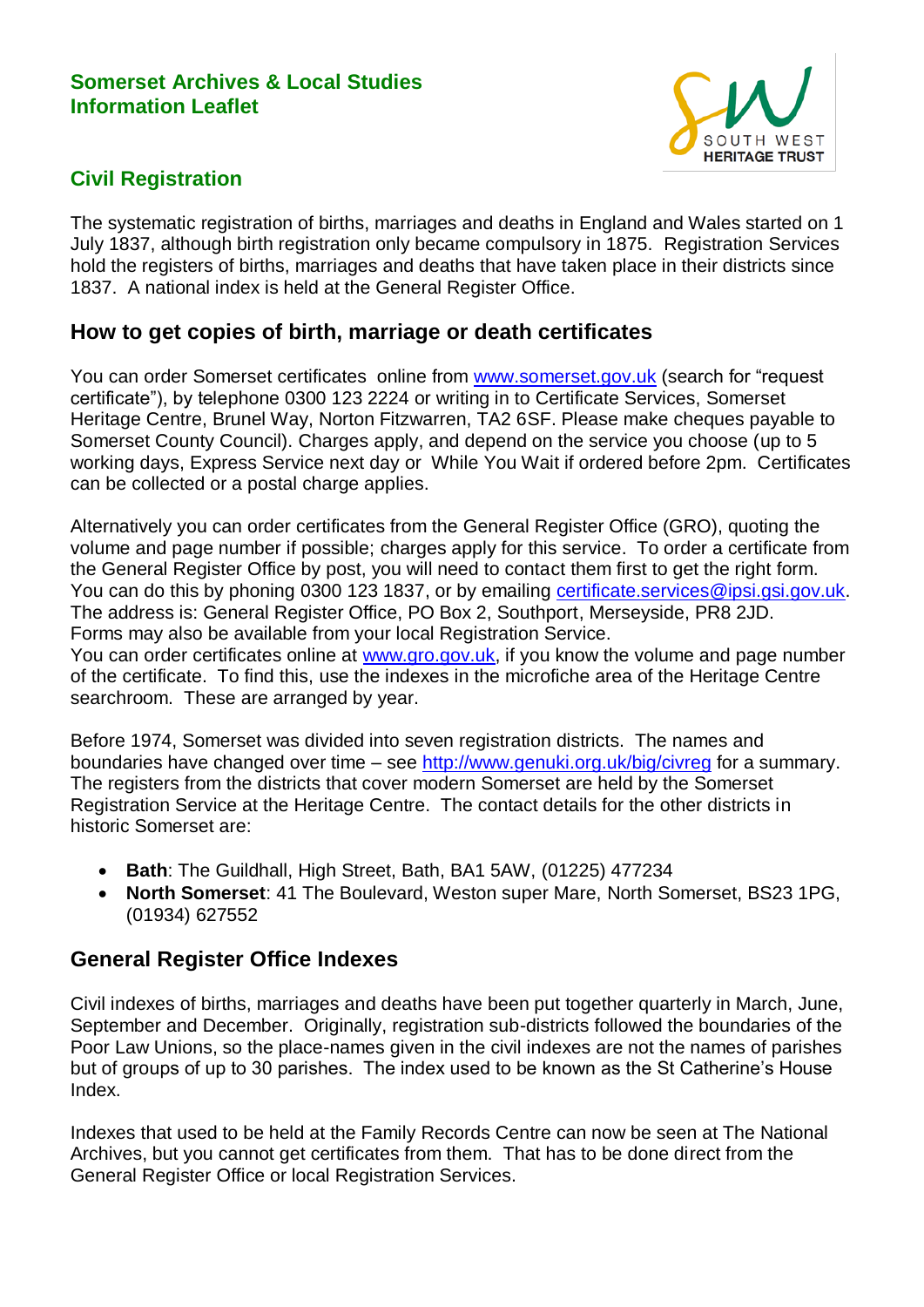You can see copies of the indexes at the Somerset Heritage Centre (1837 to 2004) or at these libraries:

- Weston super Mare Library, The Boulevard, Weston super Mare, BS23 1PL, (01934) 636638, Email: [weston.library@n-somerset.gov.uk](mailto:weston.library@n-somerset.gov.uk) (1837 to 1998)
- Family History Library, Church of Jesus Christ of Latter Day Saints, Forest Hill, Lysander Road, Yeovil, (01935) 426817 (1837 to 1901)
- Barnstaple Local Studies Library, Tuly Street, Barnstaple, Devon, EX31 1EL, (01271) 388607, Email [barnstaple.library@devon.gov.uk.](mailto:barnstaple.library@devon.gov.uk) (Births and marriages (1857 to 1906, deaths 1837 to 1983)

# **What information do the certificates give?**

#### **Births**

Date of birth Place of birth (name of parish; sometimes the street if in a town) Name of child Sex of child Father's name (often left blank for illegitimate children) Mother's name Father's occupation (again, often blank for illegitimate children) Name, signature and residence of the informant (usually the mother)

### **Marriages**

Date of marriage Name of church, chapel or register office where it took place Names of both parties Ages of both parties (before 1870 often just say "of full age", usually taken to mean 21 or over) 'Condition' of both parties (e.g. bachelor, widow) 'Rank or profession' of both parties (i.e. social status or job) Places of residence at time of marriage Full names and 'ranks or professions' of both fathers Witnesses to the marriage This is the exactly the same information you will find in the parish registers.

### **Deaths**

Date of death Place of death Name of deceased Sex of deceased Occupation of deceased Age at death (after 1866) Cause of death Signature, description and residence of the informant